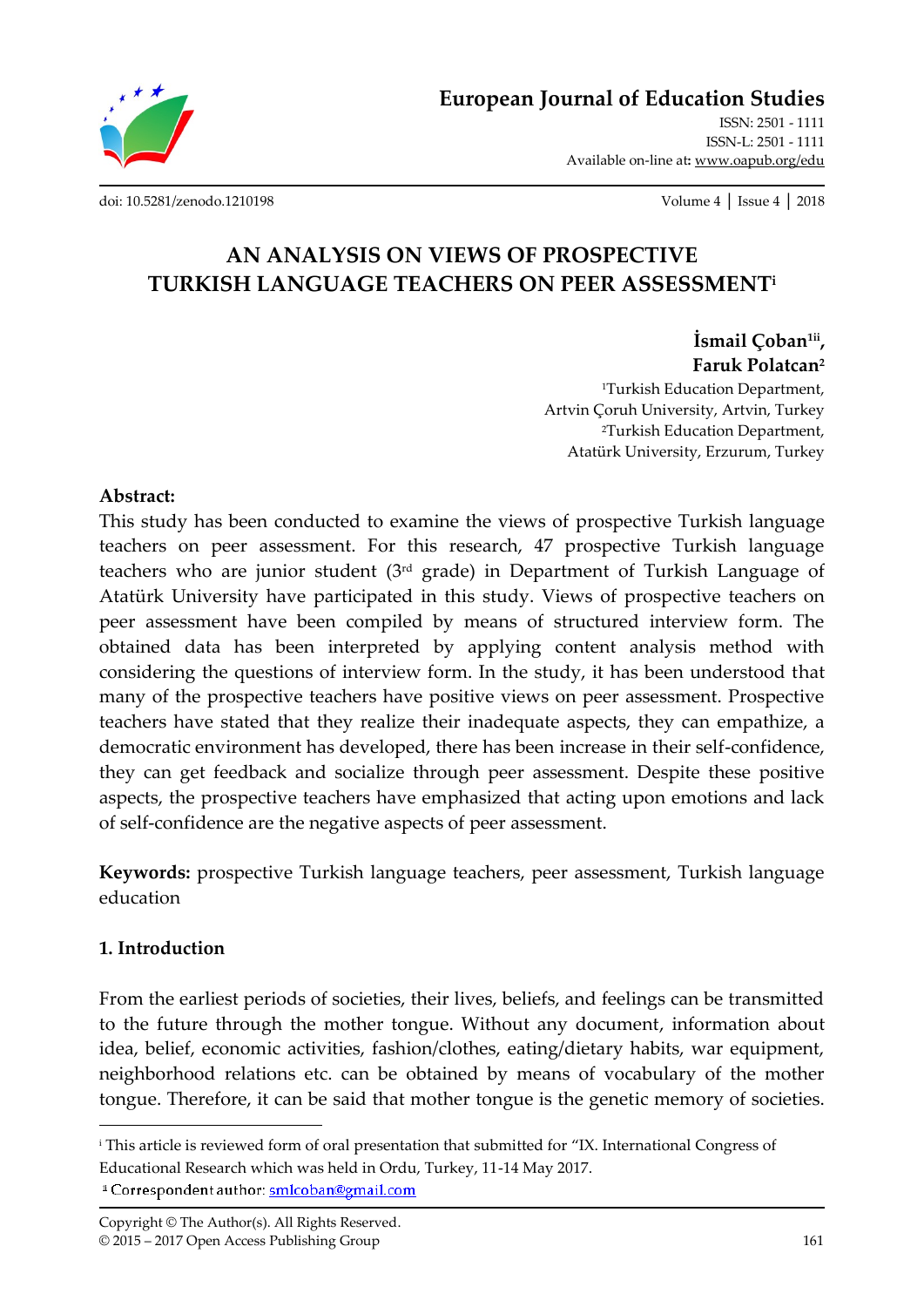The mother tongue teachers have significant tasks for the genetic memory not to be interrupted. Perhaps, the most significant part of these tasks is to make the language interesting for students. Traditional assessment is one of the significant concerns that constitute a prejudice in the students in the mother tongue course as well as in the other courses. In the traditional measurement and assessment applications, while the students are assessed, output-oriented assessment is made, and written and oral surveys with elective/short answer tests are applied (Gelbal and Kelecioğlu, 2007, p. 136). In order to save students from this anxiety, the link between assessment and lifelong learning should be established and alternative assessment methods should be applied (Boud and Falchikov, 2005). One of these methods is peer assessment.

Peer is defined as "*Each individual who is equal in terms of age, occupation, social situation, etc."* (Turkish Language Institution [TDK], 2011, p. 72) and assessment is defined as "*Assessment work, evaluation*" (TDK, 2011, page 608). From these definitions, peer assessment is the assessment of individuals who have similar status, same occupation, and age close to each other. According to Alıcı (2008), peer assessment is the assessment of students' studies (research, homework, project, etc.) by other students in the teaching process. During the peer assessment, the students' understanding and adoption of the criteria is very important for the achievement of the peer assessment process (Koç, 2011).

It has been stated that peer assessment in the literature has various positive effects on the students. These have been mentioned below.

- Increases student motivation thanks to the sense of ownership.
- Ensure that learners take responsibility as autonomous individuals.
- Allows students to see mistakes as new opportunities rather than failures.
- Provides practicality in the assessment skills of students.
- Provides a model for self-assessments of students.
- Encourages in-depth learning instead of superficial learning (Brown, Rust and Gibbs, 1994; Zariski, 1996; Race, 1998).

Despite its positive effects, it has been determined that some problems may be encountered if necessary conditions are not satisfied in peer assessment in various researches. These problems are:

- In case of carrying out assessment in incorrect way,
- Systematic prejudice,
- Lack of experience,
- Frivolity,
- Assessment standards cannot be defined correctly (Zayed, 2017, p. 590).

The aim of this study is to determine the views, attitudes and recommendations of prospective Turkish language teachers about peer assessment. Three main research questions have been asked in this direction. The questions have been mentioned below.

- What are the positive and negative views of prospective Turkish language teachers on peer assessment?
- How are prospective Turkish language teachers' attitudes towards peer assessment?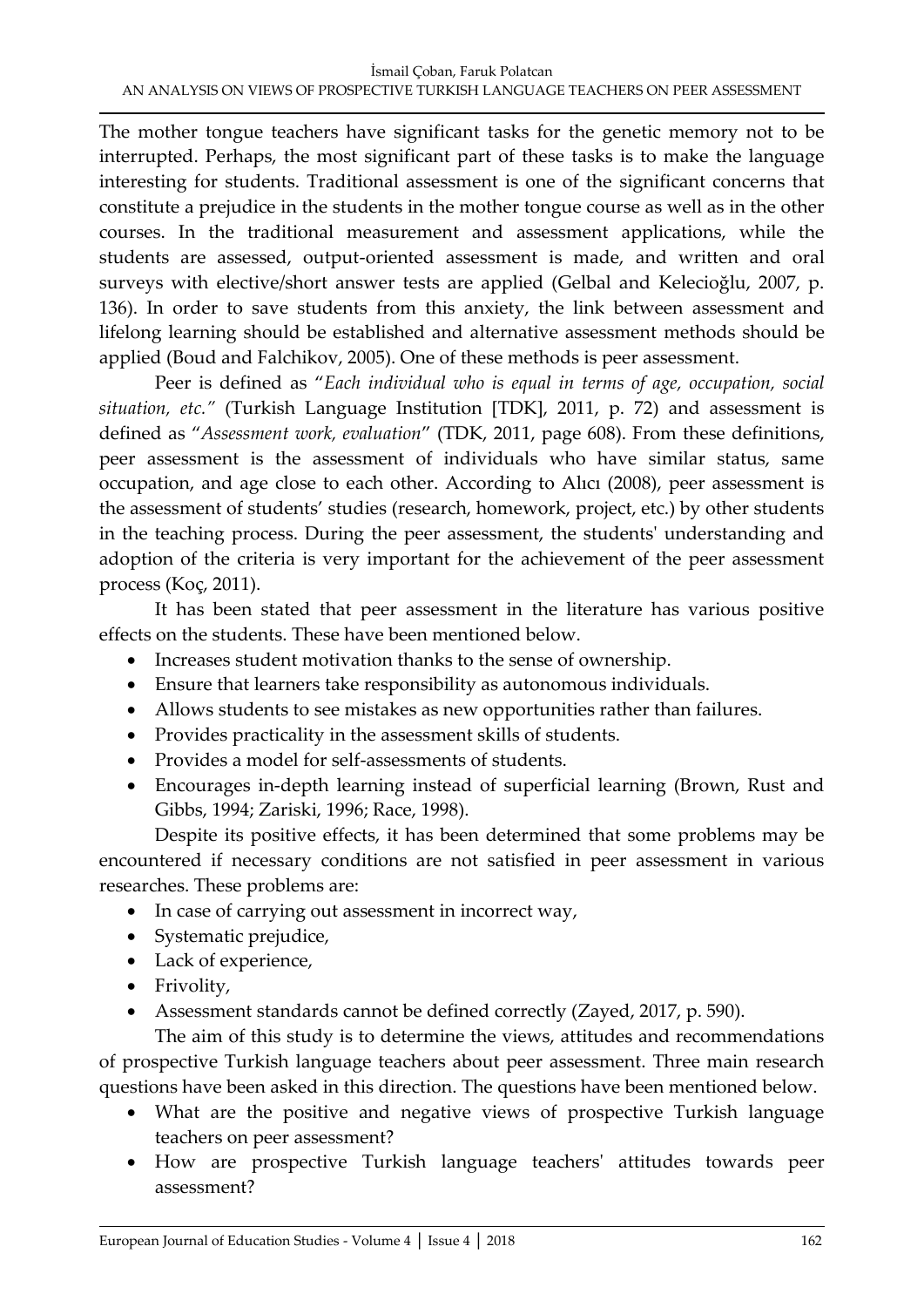What are the recommendations for peer assessment of prospective Turkish language teachers?

## **2. Method**

In this part, information on research design, working group, data collection and analysis of data has been introduced.

## **2.1 Research Design**

Qualitative research design has been applied in this study which was conducted in the screening model in order to reveal the views of peer assessment of prospective Turkish language teachers who are studying in Atatürk University. "*Qualitative research can be fined as a research process in which qualitative data collection methods such as observation, interview and document analysis are applied, and facts and incidents are presented in a natural, realistic and holistic manner*" (Yıldırım and Şimşek, 2008, p. 39). The most fundamental features of qualitative research are natural environment, direct data collection, being process- oriented with enhanced description, holistic data analysis, reflection of participants' perspectives and resilient research design (Büyüköztürk, Kılıç-Çakmak, Akgün, Karadeniz and Demirel, 2008, p. 49).

## **2.2 Working group**

The research has been carried out in the department of Turkish Language Education at Atatürk University in the spring semester of 2016-2017 academic years with participation of 47 prospective Turkish language teachers who were studying at the 3rd (junior) grade.

Convenience sampling as one of the purposeful samplings has been applied in the study since prospective Turkish language teachers studying in Atatürk University are available and volunteer for participating in the study. "*This type of sampling is related to availability of the participants and easiness to include individuals and groups into the research process*" (Ekiz, 2009, p. 106)

## **2.3 Data Collection and Analysis**

A semi-structured interview form has been applied to collect the data. "The Form for Determining the Views of the Prospective Turkish Language Teachers on the Peer Assessment" prepared by the researchers and it has been filled by the prospective Turkish language teachers.

The data has been embedded in codes that were determined by the researchers in order to establish the views of prospective Turkish language teachers on peer assessment. Aftermath of the literature review, the codes have been prepared with considering the recommendations of two Turkish language educational specialists at final stage. Then, views of the students have been categorized under these codes. To ensure the reliability of the study, two separate scorer data have been examined.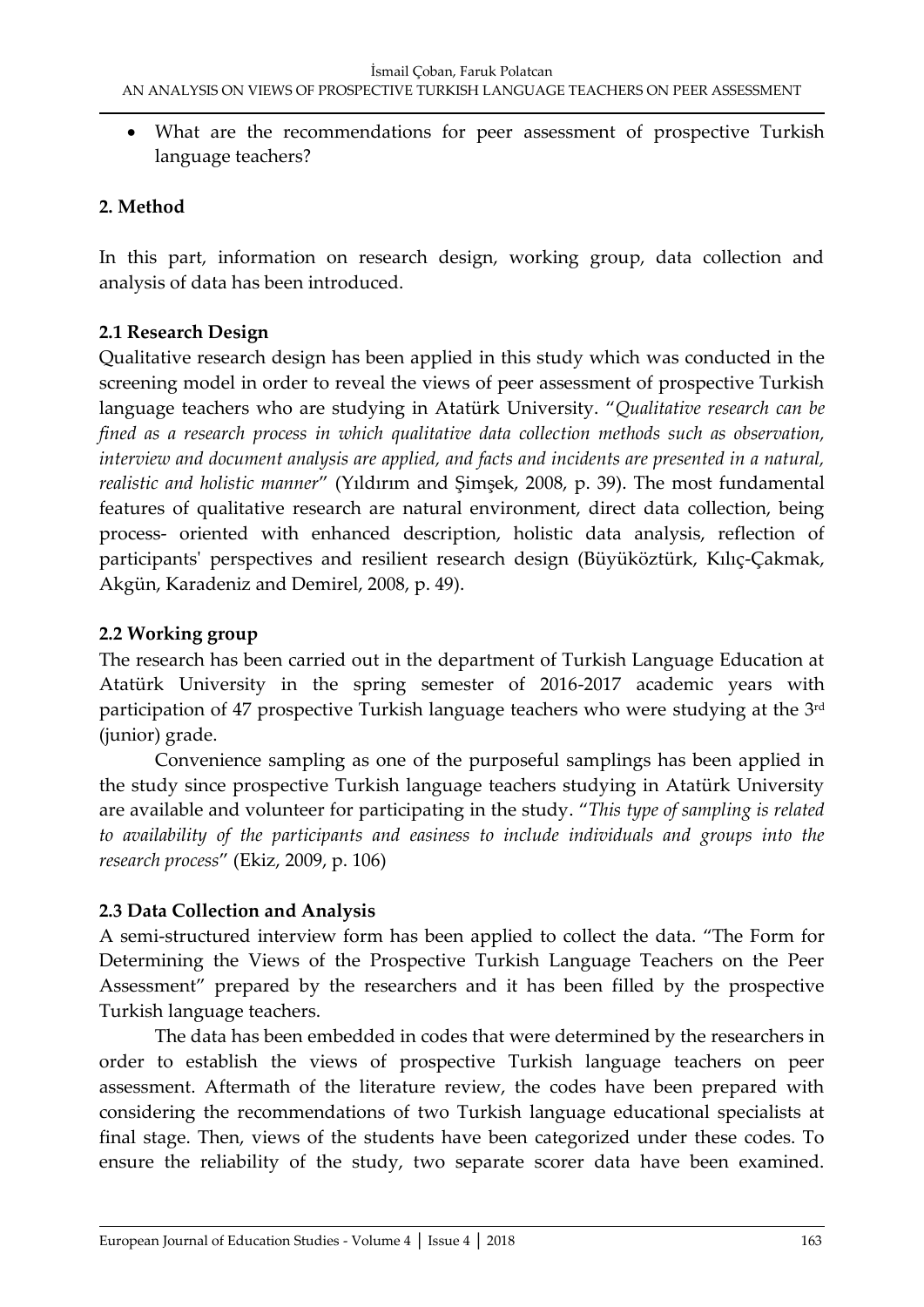Examples have been given among the views of prospective Turkish language teachers to support the data.

#### **3. Findings**

In this part, the findings obtained from the views of prospective Turkish language teachers have been shown.

|                         | <b>Table 1:</b> Views on Definition of Peer Assessment                                                  |    |
|-------------------------|---------------------------------------------------------------------------------------------------------|----|
| Codes                   | Student/s                                                                                               |    |
| Peer                    | S1, S3, S5, S6, S7, S8, S10, S11, S13, S14, S15, S16, S18, S19, S20, S21, S23, S24, S25, S26,           | 36 |
| Assessment              | S28, S29, S30, S31, S32, S33, S35, S36, S37, S38, S39, S41, S42, S44, S46, S47                          |    |
| Evaluation of In-Class  | S <sub>4</sub> , S <sub>6</sub> , S <sub>22</sub> , S <sub>27</sub> , S <sub>34</sub> , S <sub>43</sub> |    |
| Activities              |                                                                                                         | 6  |
| Peer                    | S <sub>2</sub> , S <sub>17</sub> , S <sub>40</sub> , S <sub>45</sub>                                    |    |
| Comparison              |                                                                                                         | 4  |
| Alternative Measurement | S <sub>6</sub> , S <sub>9</sub> , S <sub>12</sub>                                                       | 3  |
| Tool                    |                                                                                                         |    |
| Realizing Negative and  |                                                                                                         |    |
| <b>Positive Aspects</b> | $S_{16}$                                                                                                |    |

Table 1 has shown views of prospective Turkish language teachers on definition of peer assessment. When Table 1 is examined, it is seen that prospective Turkish language teachers consider peer assessment under five titles. These are peer assessment, evaluation of in-class activities, peer comparison, alternative measurement tools, realizing positive and negative aspects. Among these, assessment of peers has been mostly seen under *f*: 36 title and realizing negative and positive aspects has been least mentioned under *f*: 1 title. Some views that expressed by the students can be introduced as follows:

S1: *"Peer assessments are evaluations that made by individuals who are at the same age. They assess the studies that carried out by each other."*

S6: *"It covers the process of evaluating each other. Assessment means evaluation of a project, assignments, in-class activities etc. that carried out by the students."*

S12: *"It means developing individual views of each prospective teacher with applying alternative measurement and assessment tools and methods."*

S16: *"It means assessment of students in terms of particular criteria and establishing negative and positive aspects of each other."*

S<sub>17</sub>: "Peer assessment is a comparison that made by an individual to compare *herself/himself with her/his peers at the same age and same intelligence level."*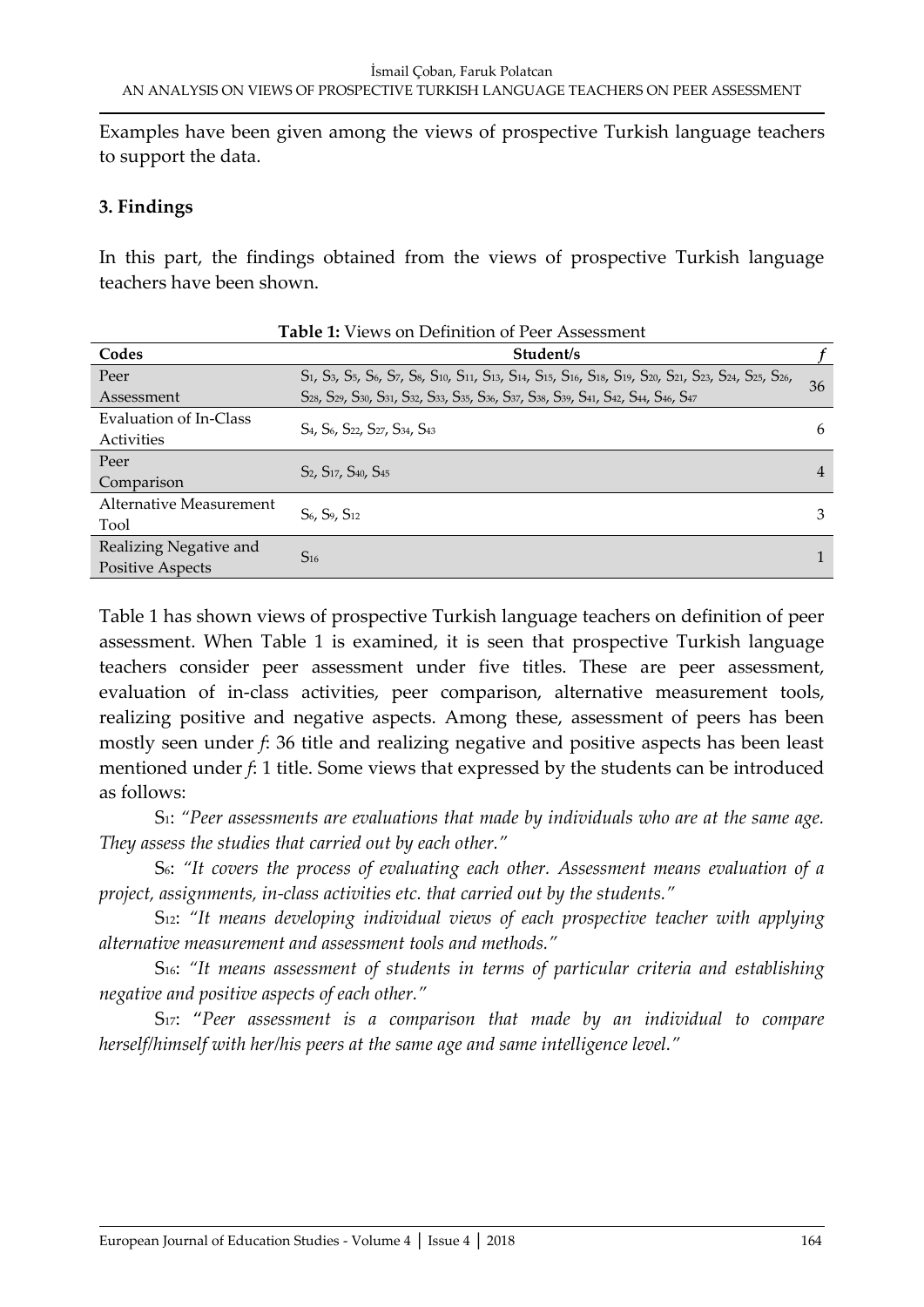| <b>Consideration While Making Peer Assessment</b>                                                                                                                                                                  |                |  |
|--------------------------------------------------------------------------------------------------------------------------------------------------------------------------------------------------------------------|----------------|--|
| Student/s                                                                                                                                                                                                          |                |  |
| S3, S4, S5, S6, S9, S17, S23, S24, S28, S29, S30, S31, S32, S33, S34, S35, S37, S39, S42                                                                                                                           | 19             |  |
| S <sub>2</sub> , S <sub>5</sub> , S <sub>8</sub> , S <sub>14</sub> , S <sub>16</sub> , S <sub>18</sub> , S <sub>20</sub> , S <sub>21</sub> , S <sub>27</sub> , S <sub>38</sub> , S <sub>41</sub> , S <sub>43</sub> | 12             |  |
| S <sub>3</sub> , S <sub>8</sub> , S <sub>10</sub> , S <sub>13</sub> , S <sub>14</sub> , S <sub>15</sub> , S <sub>22</sub> , S <sub>32</sub> , S <sub>47</sub>                                                      | 9              |  |
| S9, S12, S17, S19, S35, S42, S46                                                                                                                                                                                   | 7              |  |
| S <sub>16</sub> , S <sub>26</sub> , S <sub>30</sub> , S <sub>36</sub> , S <sub>44</sub>                                                                                                                            | 5              |  |
| S <sub>40</sub> , S <sub>45</sub> , S <sub>46</sub>                                                                                                                                                                | 3              |  |
| S <sub>2</sub> , S <sub>11</sub> , S <sub>25</sub>                                                                                                                                                                 | 3              |  |
| $S_1, S_7$                                                                                                                                                                                                         | $\mathfrak{D}$ |  |
| S <sub>6</sub>                                                                                                                                                                                                     | 1              |  |
| S <sub>6</sub>                                                                                                                                                                                                     |                |  |
| $S_{23}$                                                                                                                                                                                                           |                |  |
|                                                                                                                                                                                                                    |                |  |

**Table 2:** Views on Points that Should Be Taken into

Table 2 has shown the views of the prospective Turkish language teachers on points to be considered while scoring in the peer assessment. When Table 2 is examined, it is seen that the prospective Turkish language teachers have determined 10 titles under consideration when scoring in peer assessment. These are justice, objectivity, forming scoring rubric, individual difference, expediency, gender, scrutinizing questions, moral values, and observation and teacher guidance. Among these, the views on justice have been mostly expressed under *f*: 19 title, while views on observation and teacher guidance have been least expressed under *f*: 2 title. It is possible to present some of the views expressed by the students as follows:

S3: "When grading, students should be asked to fairly score, and students should justify their reasons in what extent."

S9: "First of all, it should be without prejudice and should not be held sides. The assessment should cover every aspect of the peer. For example; the level of knowledge and nonverbal movements are evaluated if speech evaluation is made. Individual differences, deficiencies or extra abilities must be considered."

S18: *"S/he should not consider feelings and thoughts and should act in objective manner."*

S26: *"S/he should make assessment with considering success level, how teacher teach."*

S40: *"I think it is the most important thing to pay attention is gender while scoring."*

S2: *"The questions should not be directed towards learning only little information. Much knowledge should be obtained by one question."*

S7: *"It should be checked whether the appropriate style, appeal and selected words are appropriate for their age."*

S6: *"It is necessary for the teacher to be in a position to manage the process and the result, and to guide this process."*

S<sub>23</sub>: "It should be paid attention to be fair and age group should be considered. *Assessment should be carried out with empathy."*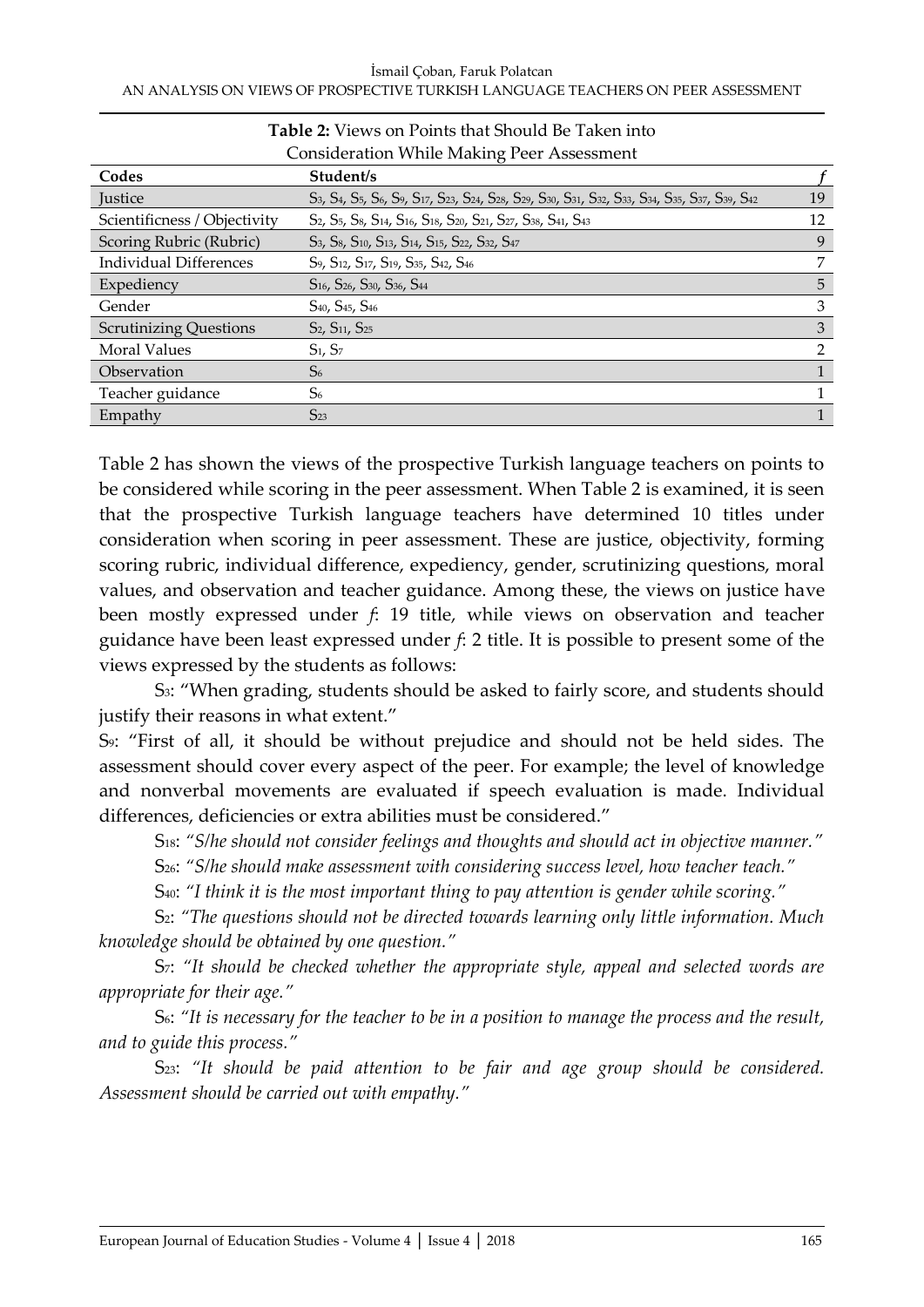| <b>Table 3:</b> Views on Positive Aspects of Peer Assessment |                                                                                                                                             |                |  |  |
|--------------------------------------------------------------|---------------------------------------------------------------------------------------------------------------------------------------------|----------------|--|--|
| Codes                                                        | Student/s                                                                                                                                   |                |  |  |
| Identifying inadequate aspects                               | S10, S13, S14, S16, S18, S25, S27, S28, S29, S30, S34, S38, S40, S43                                                                        | 14             |  |  |
| Empathize                                                    | S <sub>5</sub> , S <sub>9</sub> , S <sub>31</sub> , S <sub>32</sub> , S <sub>33</sub> , S <sub>36</sub> , S <sub>37</sub> , S <sub>47</sub> | 8              |  |  |
| Democracy                                                    | S <sub>5</sub> , S <sub>6</sub> , S <sub>8</sub> , S <sub>11</sub> , S <sub>20</sub>                                                        | 5              |  |  |
| Finding the right                                            | S <sub>2</sub> , S <sub>7</sub> , S <sub>15</sub> , S <sub>30</sub>                                                                         | 4              |  |  |
| <b>Enhancing Self-Confidence</b>                             | S <sub>3</sub> , S <sub>16</sub> , S <sub>34</sub> , S <sub>42</sub>                                                                        | 4              |  |  |
| Similar and different aspects                                | S <sub>12</sub> , S <sub>19</sub> , S <sub>31</sub> , S <sub>35</sub>                                                                       | 4              |  |  |
| Feedback                                                     | S <sub>16</sub> , S <sub>23</sub> , S <sub>26</sub> , S <sub>39</sub>                                                                       | $\overline{4}$ |  |  |
| Ability of Self-expression                                   | S <sub>1</sub> , S <sub>27</sub> , S <sub>44</sub>                                                                                          | 3              |  |  |
| Socialization                                                | S <sub>1</sub> , S <sub>6</sub> , S <sub>22</sub>                                                                                           | 3              |  |  |
| Peer recognition                                             | S <sub>24</sub> , S <sub>41</sub> , S <sub>46</sub>                                                                                         | 3              |  |  |
| Motivation                                                   | S <sub>4</sub> , S <sub>8</sub>                                                                                                             | 2              |  |  |
| Ability to assess                                            | S <sub>6</sub> , S <sub>44</sub>                                                                                                            | $\overline{2}$ |  |  |
| Critical thinking                                            | $S_{14}$                                                                                                                                    | 1              |  |  |
| Placement                                                    | $S_{17}$                                                                                                                                    | 1              |  |  |
| Approximate Success Level                                    | $S_{21}$                                                                                                                                    | 1              |  |  |
| Ability to analyze                                           | S <sub>34</sub>                                                                                                                             | 1              |  |  |
| Enhancing Level of Knowledge and Experience                  | S <sub>47</sub>                                                                                                                             |                |  |  |
| It is not positive                                           | $S_{45}$                                                                                                                                    | 1              |  |  |

Table 3 shows the views of prospective Turkish language teachers on the positive aspects of peer assessment. When Table 3 is examined, it is seen that prospective Turkish language teachers handled the positive aspects of peer assessment under 18 title such as: identifying inadequate aspects, empathize, democracy, finding the right, enhancing self-confidence, similar and different aspects, feedback, ability of selfexpression, socialization, peer recognition, motivation, ability to assess, critical thinking, ability to analyze, enhancing level of knowledge and experience, and it is not positive. Among these, the identifying inadequacies has been mostly mentioned under *f*: 14 title while determining critical thinking, approximate success level, placement, ability to analyze have been least mentioned under *f*: 6 title. It is possible to present some of the views expressed by the students as follows:

S10: *"To enable the person to see the defects."*

S34: *"It is important for the students to see the mistakes in order to notice the inadequacies."*

S47: *"The evaluator is able to empathize easily with the individual who is evaluated by herself/himself than a teacher does while making evaluation."*

S5: *"We have improved the understanding of democracy by means of this evaluation."*

S2: "*By revealing inadequate and excessive aspects of individuals, individual is canalized to the correct one."*

S42: *"Positive assessments help to increase the self-confidence of the child. It contributes to the child's individual development."*

S35: *"It helps individuals to be aware of each other and to learn their advantages and weaknesses compared to others."*

S39: *"The views of the peers are very significant in determining the level that the students reached."*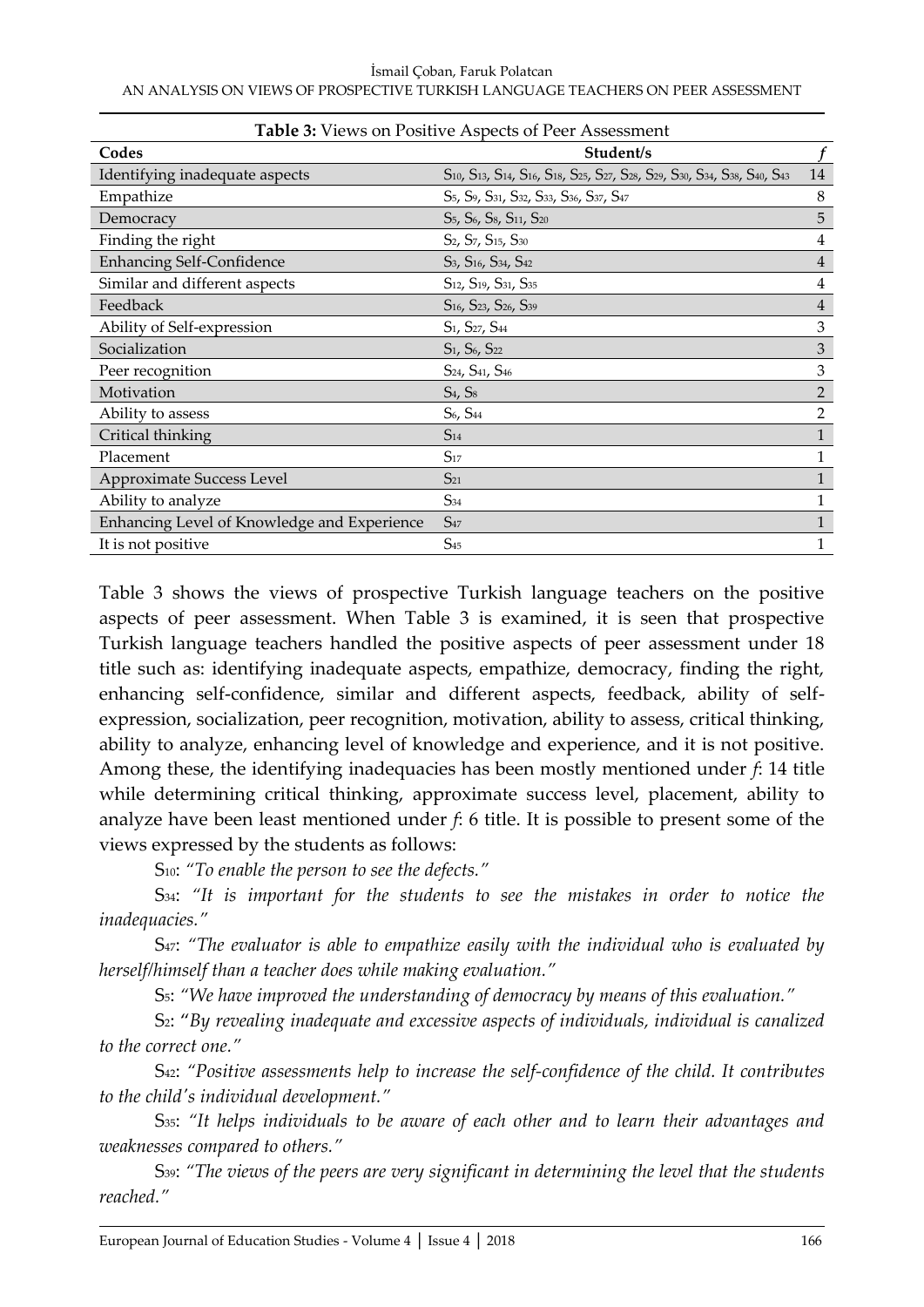S27: *"The individual understands inadequate aspects or the area that s/he comprehensively know. The substantiality of expression strengthens."*

S22: *"We may have the opportunity to learn the attitude of the students in the class towards each other and the results of the behavior that they expect from each other."*

S46: *"Ensuring that people in the class or in the same age group see themselves."*

S4: *"Since it expresses the positive aspect of the individual, it is motivating, and it provides awareness."*

S44: *"One of the positive aspects of peer assessment is enhancing the ability of students to make assessment."*

S14: *"It develops critical thinking."*

| Codes                                   | <b>Table 4.</b> YIEWS OILINE GAINE ASPECIS OF LEEL ASSESSMENT<br>Student/s                                                                                                                                                                                                         |                |
|-----------------------------------------|------------------------------------------------------------------------------------------------------------------------------------------------------------------------------------------------------------------------------------------------------------------------------------|----------------|
| Acting with feelings                    | S3, S5, S6, S7, S8, S9, S11, S12, S13, S16, S20, S21, S23, S24, S26, S31, S32, S33, S34, S35,<br>S <sub>36</sub> , S <sub>37</sub> , S <sub>38</sub> , S <sub>39</sub> , S <sub>40</sub> , S <sub>41</sub> , S <sub>42</sub> , S <sub>44</sub> , S <sub>45</sub> , S <sub>46</sub> | 30             |
| Lack of Self-Confidence                 | S <sub>1</sub> , S <sub>10</sub> , S <sub>14</sub> , S <sub>15</sub> , S <sub>17</sub> , S <sub>18</sub> , S <sub>28</sub> , S <sub>29</sub> , S <sub>30</sub> , S <sub>31</sub> , S <sub>43</sub>                                                                                 | 11             |
| Competence for<br>Assessment            | S <sub>16</sub> , S <sub>19</sub> , S <sub>47</sub>                                                                                                                                                                                                                                | 3              |
| Excitement                              | S <sub>4</sub> , S <sub>27</sub>                                                                                                                                                                                                                                                   | $\mathfrak{D}$ |
| Just making assessment<br>not efficient | S <sub>22</sub> , S <sub>47</sub>                                                                                                                                                                                                                                                  | $\overline{2}$ |
| Restricting expression of<br>opinion    | S <sub>2</sub>                                                                                                                                                                                                                                                                     |                |
| Disregarding opinions of<br>the peers   | $S_{25}$                                                                                                                                                                                                                                                                           |                |

**Table 4:** Views on Negative Aspects of Peer Assessment

Table 4 has shown the views of the prospective Turkish teachers regarding the negative aspects of peer assessment. When Table 4 is examined, it is seen that Turkish teacher candidates handled the negative aspects of peer assessment under 7 titles. These are acting with feelings, lack of self-confidence, competence for assessment, excitement, just making assessment not efficient, restricting expression of opinions, and disregarding opinions of the peers. Among them acting with feelings has been mostly expressed under *f*: 30 titles while restricting expression of opinions and disregarding opinions of the peers have been least mentioned under *f*: 2 title. Some of them have been listed below:

S8: "*Students may keep negative opinions about their friends that they do not like in their minds and these negative opinions may affect the teacher's mind.*"

S15: "*If individual does not objectively think/act, the other individual may be offended and discouraged."*

S19: "*Sometimes when we assess individuals who are at the same age, we consider them as if they have the same characteristic features. If we do not see the differences between them and equate them all as if they are same, it will not give positive results."*

S25: "*Negative aspects cannot be detected because they are at the same age as the evaluator."*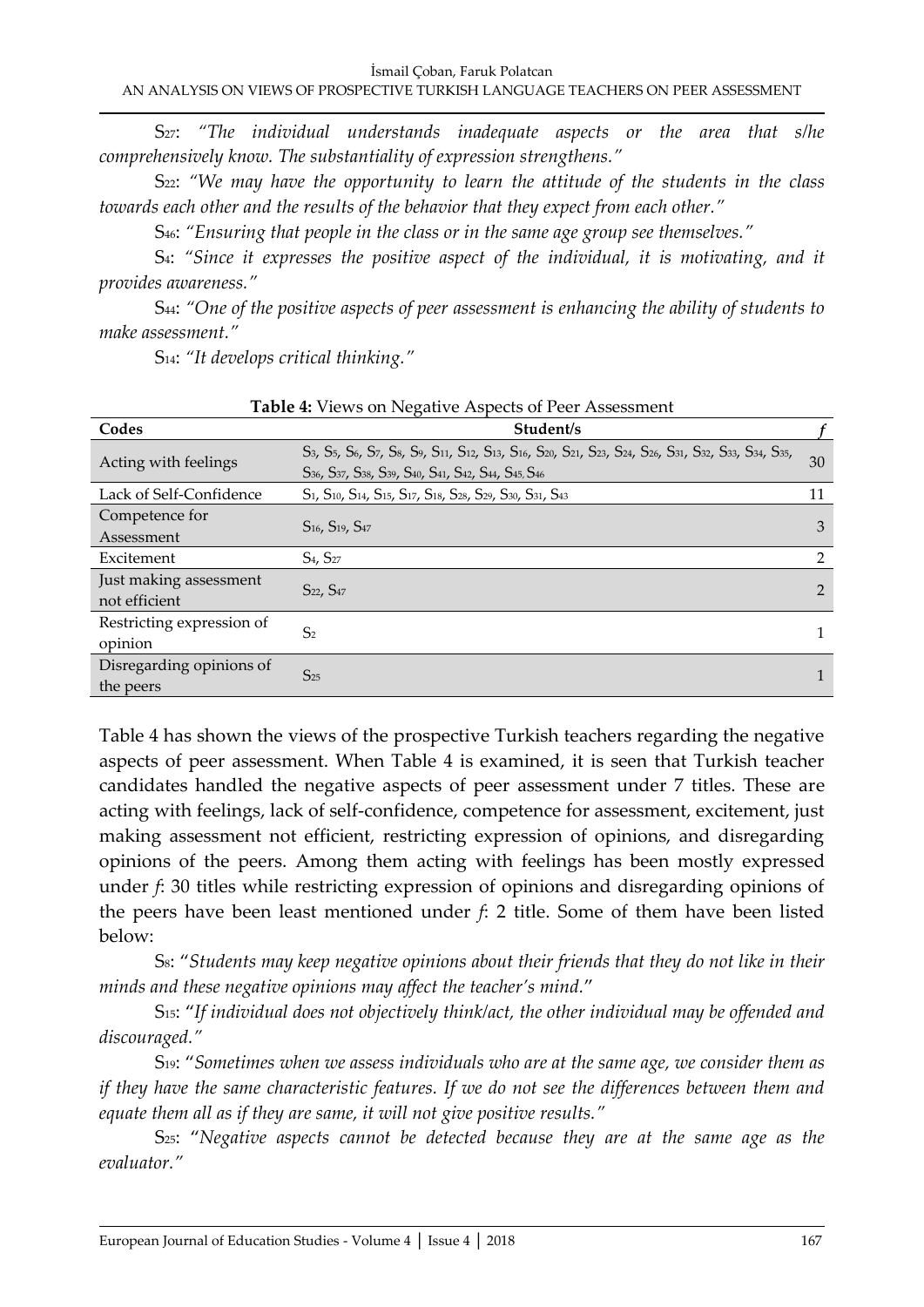İsmail Çoban, Faruk Polatcan AN ANALYSIS ON VIEWS OF PROSPECTIVE TURKISH LANGUAGE TEACHERS ON PEER ASSESSMENT

| <b>Table 5:</b> Views on Peer Assessment by the Peers |                                                                                                                         |                |  |
|-------------------------------------------------------|-------------------------------------------------------------------------------------------------------------------------|----------------|--|
| Codes                                                 | Student/s                                                                                                               |                |  |
| Awareness raising                                     | S1, S2, S4, S5, S6, S7, S9, S11, S16, S18, S21, S22, S23, S24, S26, S29, S34, S37,<br>S <sub>41</sub> , S <sub>42</sub> | 20             |  |
| Objective                                             | S8, S12, S13, S14, S28, S30, S32, S33, S38, S39, S40, S46                                                               | 12             |  |
| Openness to assessment                                | S <sub>6</sub> , S <sub>10</sub> , S <sub>16</sub> , S <sub>17</sub> , S <sub>45</sub>                                  | 5              |  |
| Approximate success level                             | S <sub>3</sub> , S <sub>19</sub> , S <sub>20</sub>                                                                      | 3              |  |
| Strong communication among the<br>peers               | S <sub>8</sub> , S <sub>9</sub> , S <sub>47</sub>                                                                       | 3              |  |
| Tolerance                                             | S <sub>5</sub> , S <sub>35</sub>                                                                                        | $\overline{2}$ |  |
| Enhancing ability to assess                           | S <sub>25</sub> , S <sub>27</sub>                                                                                       | $\mathfrak{D}$ |  |
| Choosing appropriate topic                            | $S_{15}$                                                                                                                |                |  |
| It should not be often carried out                    | $S_{31}$                                                                                                                |                |  |
| Empathy                                               | $S_{36}$                                                                                                                |                |  |
| Increasing attention                                  | S <sub>43</sub>                                                                                                         |                |  |
| Different point of view                               | $S_{44}$                                                                                                                |                |  |

Table 5 has shown the views of prospective Turkish teachers on peer assessment. When Table 5 is examined, it is seen that the views of prospective Turkish teachers have been assessed by their peers under 12 titles. These are awareness raising, objectivity, openness to assessment, approximate level of success, strong communication among the peers, tolerance, enhancing ability to assess, choosing appropriate topic, it should not be often carried out, empathy, increasing attention and different point of view. Among these, awareness raising mostly stated under *f*: 20 title while choosing appropriate topic, it should not be often carried out, empathy, increasing attention and different point of view have been least stated under *f*: 5 title. It is possible to introduce some of the views expressed by the students as follows:

S1: "*In the past, I did not care for anyone who evaluates what I did because I was not open to criticism. But I have tried to consider the assessments about me that made by my peers as I have become a conscious individual thanks to conscious assessments."*

S<sub>25</sub>: "An objective assessment allows us to see our inadequate aspects. An unnecessary *assessment may cause being abashed."*

S6: "*I would like to be criticized and assessed by other prospective teachers as a prospective teacher."*

S19: "*While making assessment, the most distinctive aspects should be identified at first and then peers at the same level should be assessed."*

S8: "*In my opinion, it is very good indeed. However, if objective and reasonable assessments are made, it can be very useful. Because, our peers can talk to us in a more comfortable manner and they approach us closer."*

S5: "*Criticism is important in terms of being open to criticism, being able to see our inadequacies, being fair and tolerant, and contributing to our ability to score and assess in teaching."*

S<sub>27</sub>: "The assessment contributes to the maturation of the individual in her/his branch *and to develop ability of assessment of the evaluator."*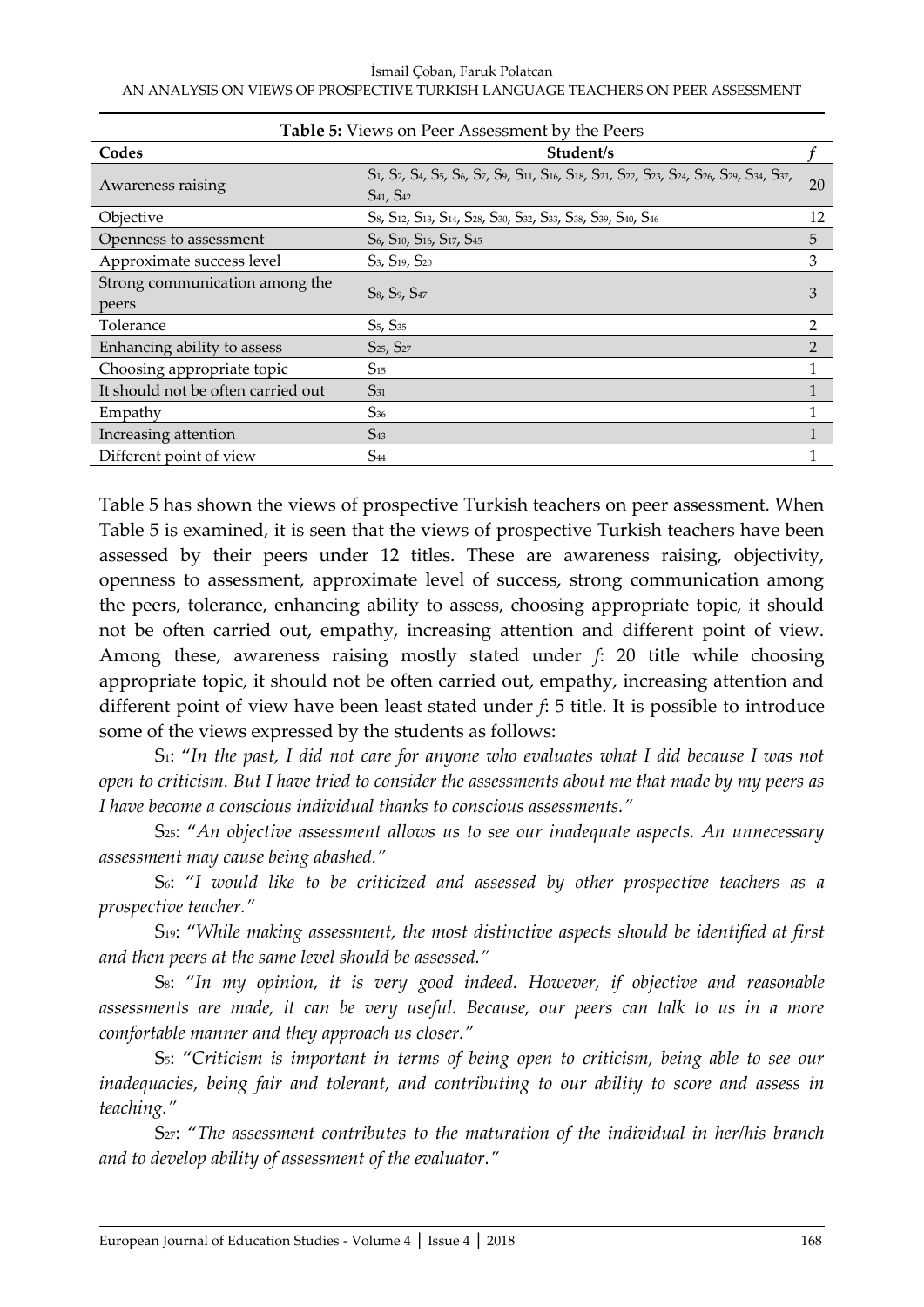S44: "*I think peer assessment should be carried out. Because this assessment can give us different perspectives and can help us to improve ourselves."*

| Table 0. The WS On Increditmichaations for I cell Assessment |                                                                                                                                                                                                                                       |                |
|--------------------------------------------------------------|---------------------------------------------------------------------------------------------------------------------------------------------------------------------------------------------------------------------------------------|----------------|
| Codes                                                        | Student/s                                                                                                                                                                                                                             |                |
| Impartiality                                                 | S1, S4, S5, S6, S8, S9, S14, S15, S16, S17, S21, S23, S24, S26, S29, S31, S32, S34,<br>S35, S36, S38, S39, S41, S45                                                                                                                   | 24             |
| Knowledge for<br>making criticism                            | S <sub>6</sub> , S <sub>7</sub> , S <sub>15</sub> , S <sub>18</sub> , S <sub>25</sub> , S <sub>26</sub> , S <sub>27</sub> , S <sub>28</sub> , S <sub>37</sub> , S <sub>42</sub> , S <sub>43</sub> , S <sub>44</sub> , S <sub>46</sub> | 13             |
| Individual differences<br>Consideration                      | S <sub>2</sub> , S <sub>10</sub> , S <sub>11</sub> , S <sub>19</sub> , S <sub>20</sub> , S <sub>22</sub> , S <sub>33</sub>                                                                                                            | 7              |
| Appropriate environment<br>for assessment                    | S <sub>9</sub> , S <sub>13</sub> , S <sub>30</sub>                                                                                                                                                                                    | 3              |
| It should be more often<br>carried out                       | S <sub>12</sub> , S <sub>47</sub>                                                                                                                                                                                                     | $\overline{2}$ |
| Consistency                                                  | S <sub>8</sub>                                                                                                                                                                                                                        | 1              |
| Communication among<br>the students                          | S <sub>3</sub>                                                                                                                                                                                                                        | $\mathbf{1}$   |
| It should not be<br>carried out                              | $S_{40}$                                                                                                                                                                                                                              | 1              |
| Approximate<br>success level                                 | $S_{16}$                                                                                                                                                                                                                              | $\mathbf{1}$   |

| Table 6: Views on Recommendations for Peer Assessment |
|-------------------------------------------------------|
|                                                       |

Table 6 has shown the views on recommendations for peer assessment of prospective Turkish teachers. When Table 6 is examined, it is seen that the views of prospective Turkish language teachers on peer assessment have been handled under 9 titles such as impartiality, knowledge for making criticism, individual differences, consideration, appropriate environment for assessment, it should be more often carried out, consistency, communication among students, it should not be carried out, approximate success level. Among these, impartiality has been mostly expressed under *f*: 24 title; while consistency, communication among the students, approximate success level and it should not be carried out have been least stated under *f*: 4 title. Some of the views expressed by the students as follows:

S9: "*Different practices can be developed to be impartial for making judgments and objectivity. Environments that allow peers to assess more easily can be provided."*

S7: *"The level of criticism should be moderate."*

S<sub>20</sub>: "*Every individual is different in terms of his/her unique characteristics. That is why an equal assessment should be made."*

S30: *"I find it more appropriate to make peer assessment by criteria of framework that determined in written form."*

S12: *"Peer assessment should be carried out."*

S8: *"Consistent assessment will be more reliable. A reliable result can be achieved if the assessments are objective, consistent and reasonably framed."*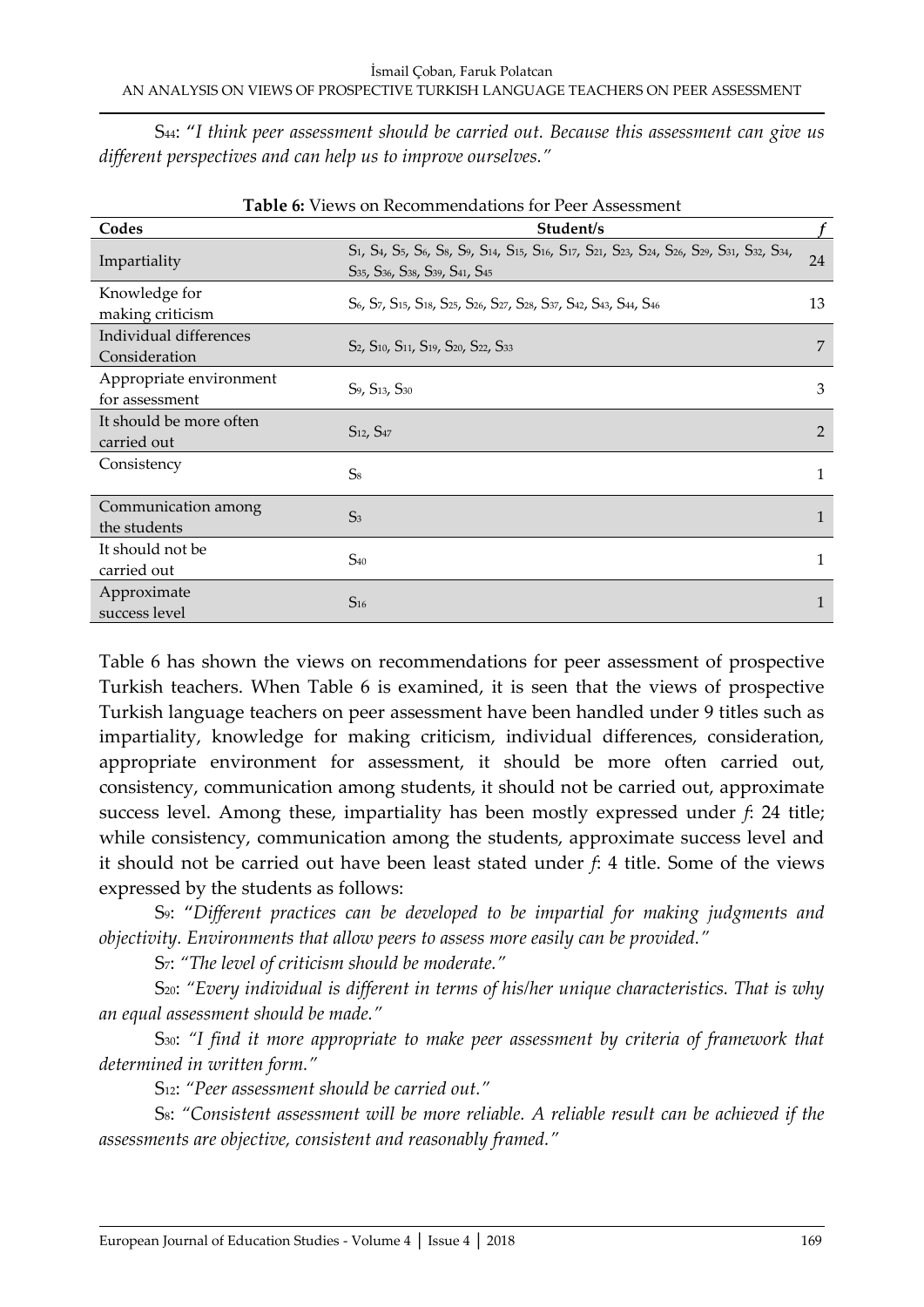S3: *"Students who have approximate success level should be involved in this process. Another problem is that some students may not like each other. This negatively affects the assessment."*

S16: *"While peer assessment is carrying out, the scoring must be objective and there should be no difference between the evaluator and the individual who is evaluated in terms of level of knowledge and skills."*

#### **4. Conclusion**

In this study which aims to determine the views of prospective Turkish language teachers on peer assessment, it has been determined that prospective Turkish language teachers have defined the peer assessment under the categories such as the assessment of the individuals who are at the same age, peer comparison, alternative measurement tool and realizing positive and negative aspects. The definitions of peer assessment have been shaped around the peer assessment title.

The views of the prospective Turkish language teachers on the points to be considered when scoring in peer assessment have been analyzed under the categories of justice, scientificness, forming scoring rubric, individual difference, expediency, gender, scrutinizing questions, moral values, and observation and teacher guidance. It has been argued that the most significant feature in this part is to provide a fair environment for assessment.

Positive views of prospective Turkish language teachers on peer assessment have been categorized such as identifying inadequate aspects, empathize, democracy, finding the right, enhancing self-confidence, similar and different aspects, feedback, ability of self-expression, socialization, peer recognition, motivation, ability to assess, critical thinking, ability to analyze, enhancing level of knowledge and experience, and it is not positive. The most positive aspect of peer assessment is the view that points out realizing inadequacies.

Negative opinions about peer assessment of prospective Turkish language teachers have been determined as acting with feelings, lack of self-confidence, competence for assessment, excitement, just making assessment not efficient, restricting expression of opinions, and disregarding opinions of the peers. It has been seen that acting with feeling has been determined as the most negative aspect of the peer assessment.

It has been found out that the views of prospective Turkish language teachers on peer assessment are generally positive. The views on prospective Turkish language teachers on peer assessment that carried out by their peers have been determined under categories such as awareness raising, objectivity, openness to assessment, approximate level of success, strong communication among the peers, tolerance, enhancing ability to assess, choosing appropriate topic, it should not be often carried out, empathy, increasing attention and different point of view

The recommendations of prospective Turkish language teachers on peer assessment have been have been determined under the categories such as impartiality,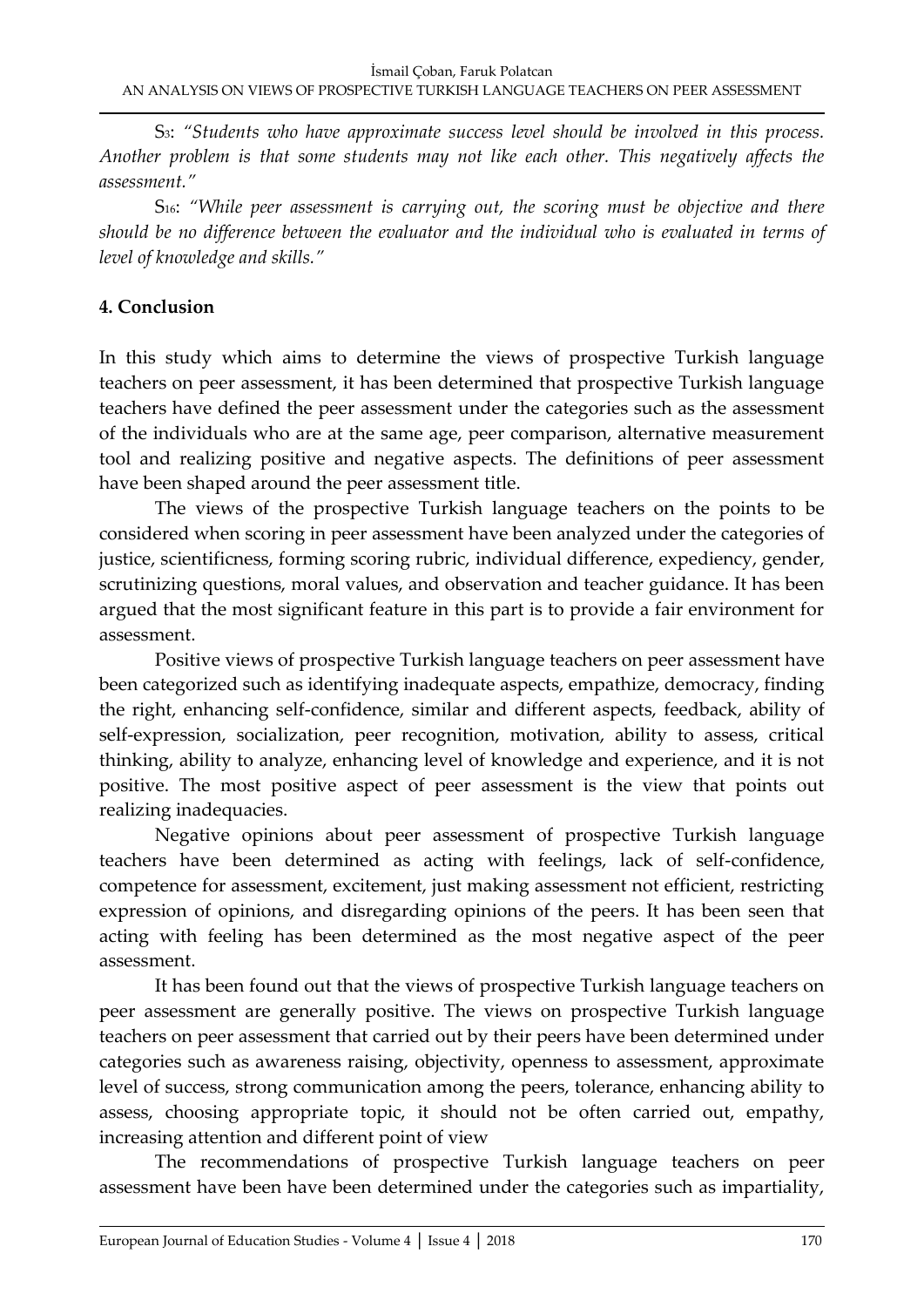knowledge for making criticism, individual differences, consideration, appropriate environment for assessment, it should be more often carried out, consistency, communication among students, it should not be carried out, approximate success level.

When the interview form is examined, it is seen that all of the prospective Turkish language teachers are interested in subjects such as impartiality, scientificness, objectivity, justice, having knowledge of criticism, applying scoring scale and not acting with feelings.

## **4.1 Recommendations**

- Prospective Turkish language teachers should be informed about how to make criticism.
- Activities related to peer assessment should be carried out in Special Teaching Methods I, Special Teaching Methods II, Measurement and Evaluation courses.
- The application process of those taught in the Teaching Practice course should be followed carefully.

# **References**

- 1. Adanalı, K. ve Doğanay, A. (2010). Beşinci sınıf sosyal bilgiler Öğretiminin alternatif Ölçme değerlendirme etkinlikleri açısından değerlendirilmesi. *Ç. Ü. Sosyal Bilimler Enstitüsü Dergisi*, *19*(1), 271-292.
- 2. Akbaş, Y. ve Gençtürk, E. (2013). Coğrafya Öğretmenlerinin alternatif Ölçmedeğerlendirme teknikleri ile ilgili görüşleri: Kullanma düzeyleri, sorunlar ve sınırlılıklar. *Doğu Coğrafya Dergisi*, 30, 331-356.
- 3. Aldağ, H. ve Gürpınar, K. (2007). Üniversite Öğrencilerinin sunu becerilerini etkileyen faktörler. *Akademik Bilişim Konferansı*, 31 Ocak - 2 Şubat 2007, Kütahya.
- 4. Alıcı, D. (2008). Öğrenci performansının değerlendirilmesinde kullanılan diğer ölçme araç ve yöntemleri. S. Tekindal (Ed), *Eğitimde Ölçme ve Değerlendirme*. Ankara: Pegem Akademi.
- 5. Alıcı, D. (2008). Öğrenci performansının değerlendirilmesinde kullanılan diğer Ölçme araç ve yöntemleri. S. Tekindal (Ed), *Eğitimde Ölçme ve Değerlendirme*. Ankara: Pegem Akademi.
- 6. Atay, D. ve Kurt, G. (2007). The effects of peer feedback on the writing anxiety of prospective Turkish teachers of EFL. *Eğitimde Kuram ve Uygulama (Journal of theory and Practice in education)*. 3(1), 12-23.
- 7. Baki, A. (2008). *Kuramdan uygulamaya matematik eğitimi.* (Genişletilmiş 4. Basım). Ankara: Harf Eğitim Yayıncılığı.
- 8. Başkonuş, T. ve Taşdemir, M. (2012). İlköğretim birinci kademe sosyal bilgiler programında (4. ve 5. sınıf) yer alan alternatif Ölçme değerlendirme araç ve yöntemlerinin kullanılma ve kullanılmama durumları. *11. Ulusal Sınıf Öğretmenliği Eğitimi Sempozyumu*, 24-26 Mayıs, Rize.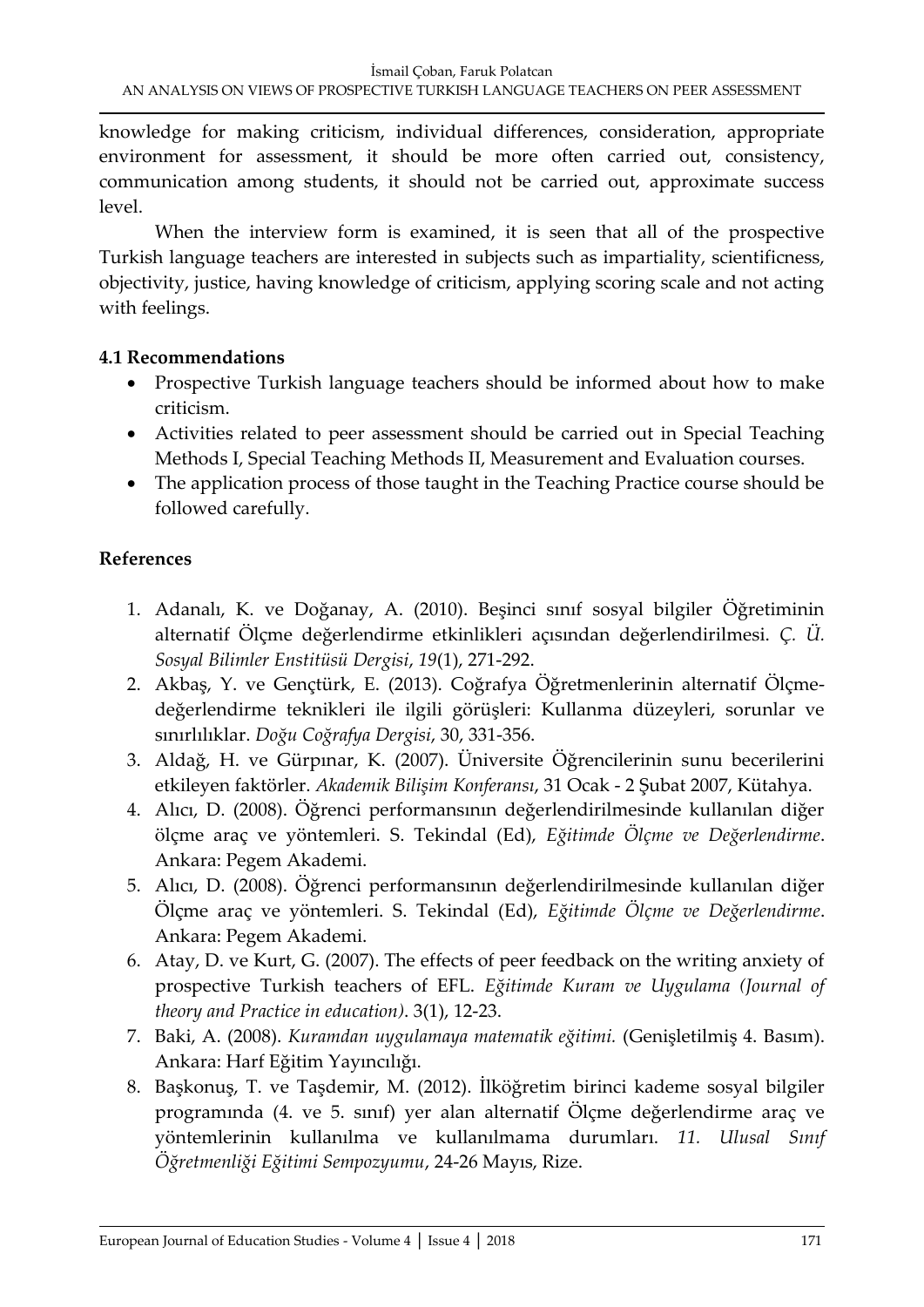- 9. Bayat, S. (2010). İngilizce yazılı anlatım derslerinde uygulanan akran ve Sz değerlendirme etkinliklerine yönelik öğrenci görüşleri. *Dil Dergisi*, *150*(20).
- 10. Boud, D, Falchikov, N. (2005). *Redesigning assessment for learning beyond higher education*. Higher education in a changing world Research and development in higher education, Proceedings of the 28<sup>th</sup> HERDSA Annual Conference, Brew A. and Asmar C. (Eds.), 34-41, Sydney.
- 11. Brown, S., Rust, C. and Gibbs, G. (1994) *Involving students in the assessment process, in Strategies for Diversifying Assessments in Higher Education*, Oxford: Oxford Centre for Staff Development, and at DeLiberations. <http://www.lgu.ac.uk/deliberations/ocsd-pubs/div-ass5.html>
- 12. Büyüköztürk, Ş. (2001). *Deneysel deneyler, ön test-son test, kontrol grubu desen ve veri analizi*. Ankara: Pegem A Yayıncılık.
- 13. Chong, M., R., Goff, L. and Dej, K. (2012). Undergraduate essay writing: online and face-to-face peer reviews. *Collected Essays on Learning and Teaching*, 5, McMaster University.
- 14. Cihanoğlu, M. O. ve Yurdabakan, İ. (2009). Öz ve akran değerlendirmenin uygulandığı iş birlikli okuma ve kompozisyon tekniğinin başarı, tutum ve strateji kullanım düzeylerine etkisi. *Dokuz Eylül Üniversitesi Sosyal Bilimler Enstitüsü Dergisi, 11*(4), 105-123.
- 15. Çelikkaya, T., Karakuş, U. ve Demirbaş, Ç. (2010). Sosyal bilgiler Öğretmenlerinin Ölçme değerlendirme araçlarının kullanma düzeyleri ve karşılaştıkları sorunlar. *Ahi Evran Üniversitesi Dergisi, 11*(1), 57-76.
- 16. Çepni, S. (2007). Performansların değerlendirilmesi. E. Karip (Ed.), *Ölçme ve Değerlendirme*, Ankara: Pegem A Yayıncılık.
- 17. Çepni, S. (2009). *Araştırma ve proje çalışmalarına giriş*. Trabzon: Celepler Matbaacılık.
- 18. Çetinkaya, G. ve Hamzadayı, E. (2011). Yazılı anlatımı düzenlemede akran dönütleri: Dönüt türleri, Öğrenci algıları. *AİBÜ, Eğitim Fakültesi Dergisi, 11*(1), 147-165.
- 19. Çoruhlu, Ş., Nas, S. ve Çepni, S. (2009). Fen ve teknoloji Öğretmenlerinin alternatif Ölçme değerlendirme tekniklerini kullanmada karşılaştıkları problemler: Trabzon Örneği. *Yüzüncü Yıl Üniversitesi, Eğitim Fakültesi Dergisi, 6*(1), 122-141.
- 20. Ekiz, D. (2009). *Bilimsel araştırma yöntemleri* (Geliştirilmiş 2. Baskı), Ankara: Anı Yayıncılık.
- 21. Falchikov, N. (2001). *Learning together: Peer tutoring in higher education*. London: Routledge.
- 22. Gelbal, S. ve Kelecioğlu, H. (2007). Öğretmenlerin Ölçme ve değerlendirme yöntemleri hakkındaki yeterlik algıları ve karşılaştıkları sorunlar. *Hacettepe Üniversitesi Eğitim Fakültesi Dergisi (H. U. Journal Of Education)*, 33, 135-145.
- 23. Gömleksiz, M. A. ve Koç, A. (2011). Bilgisayar kullanımı Öğretiminde akran değerlendirme. *5th International Computer and Instructional Technologies Symposium*. Fırat University, Elazığ- Turkey.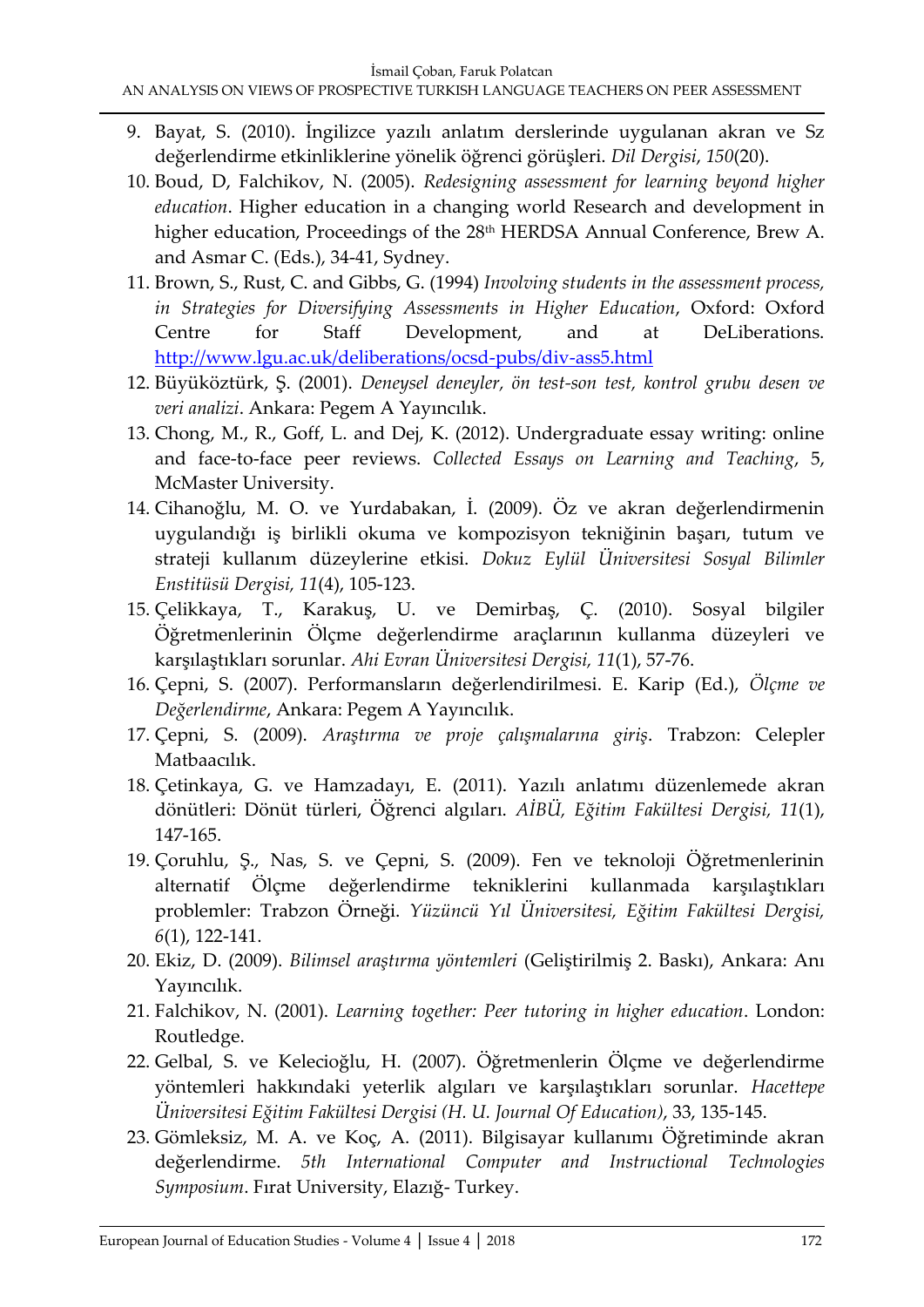- 24. Güven, S. (2008). Sınıf Öğretmenlerinin yeni ilköğretim ders programlarının uygulanmasına ilişkin görüşleri, *Milli Eğitim Dergisi*, 177, 224–236.
- 25. Koç, C. (2011). Sınıf öğretmeni adaylarının öğretmenlik uygulamasında akran değerlendirmeye ilişkin görüşleri. *Kuram ve Uygulamada Eğitim Bilimleri, 11*(4), 1965-1989.
- 26. Liu, N. F. ve Carless, D. (2006). Peer feedback: The learning element of peer assessment. *Teaching in Higher Education, 11*(3), 279-290.
- 27. Özan, S. ve Yurdabakan, İ. (2008). Öz ve akran değerlendirmenin temel iletişim becerileri başarısı üzerindeki etkileri. *Tıp Eğitim Dünyası*, 27, 27-39.
- 28. Özcan, G. ve Mirzeoğlu, A. D. (2015). Akran öğretimiyle işlenen okul deneyimi dersi hakkında öğrenci görüşleri ve kazanımları. *Sport Sciences (NWSASPS), 10*(4), 16-33.
- 29. Race, P. (1998). Practical Pointers in Peer Assessment, *113-122 in Peer Assessment in Practice*, Brown, S. (ed.) (SEDA paper 102) Birmingham: SEDA
- 30. Sluijsmans, D. ve Moerkerke, G. (1999). *Student involvement in performance assessment: A research project*.
- 31. Sluijsmans, D. ve Prins, F. (2006). A theoretical framework for ıntegratıng peer assessment ın teacher educatıon. *Studies in Educational Evaluation*, 32, 6-22.
- 32. TDK. (2011). *Türkçe Sözlük*. 11. Baskı. Ankara: TDK Yayınları.
- 33. Temizkan, M. (2009). Akran değerlendirmenin konuşma becerisinin geliştirilmesi üzerindeki etkisi. *Mustafa Kemal Üniversitesi Sosyal Bilimler Enstitüsü Dergisi, 6*(12), 90-112.
- 34. Topping, K. (1998). Peer assessment between students in colleges and universities. *Review of Educational Research*, 68, 249-276.
- 35. Topping, K. J. (2009). Peer assessment. *Theory into Practice*, 48, 20-27.
- 36. Toptaş, V. (2011). Sınıf öğretmenlerinin matematik dersinde alternatif ölçme ve değerlendirme yöntemlerinin kullanımı ile ilgili algıları. *Eğitim ve Bilim, 36*(159), 205-219.
- 37. Wei, Y. ve Chen, Y. (2004). Supporting Chinese learners of english to implement self-assessment in L2 writing. *Proceedings of the Independent Learning Conference*, 20 September 2004.
- 38. Willey, K. ve Gardner, A. (2010). Investigating the capacity of self and peer assessment activities to engage students and promote learning. *European Journal of Engineering Education, 35*(4), 429-443.
- 39. Yıldırım, A. ve Şimşek, H. (2011). *Sosyal bilimlerde nitel araştırma yöntemleri* (8. Baskı). Ankara: Seçkin Yayınevi.
- 40. Zariski, A. (1996). Student peer assessment in tertiary education: Promise, perils and practice. In Abbott, J. and Willcoxson, L. (Eds), Teaching and Learning Within and Across Disciplines, p189-200. *Proceedings of the 5th Annual Teaching and Learning Forum*, Murdoch University, February 1996. Perth: Murdoch University.<http://cleo.murdoch.edu.au/asu/pubs/tlf/tlf96/zaris189.html>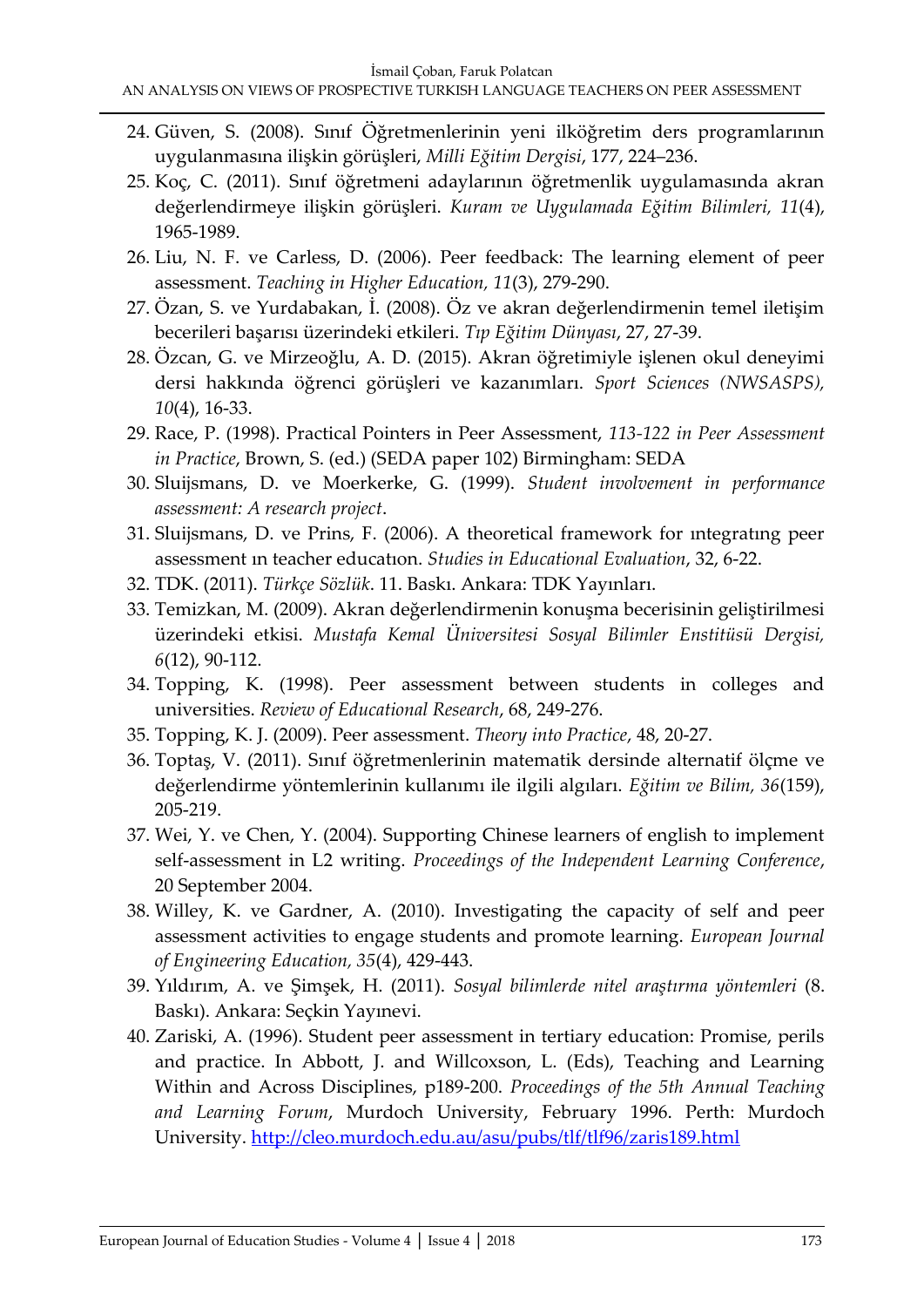41. Zayed, M. A. (2017). The Effectiveness of Peer / Self-assessment Approach in Urban Planning Studio-based Academic Education. *American Journal of Educational Research*, *5*(6), 588-605. DOI: 10.12691/education-5-6-1.